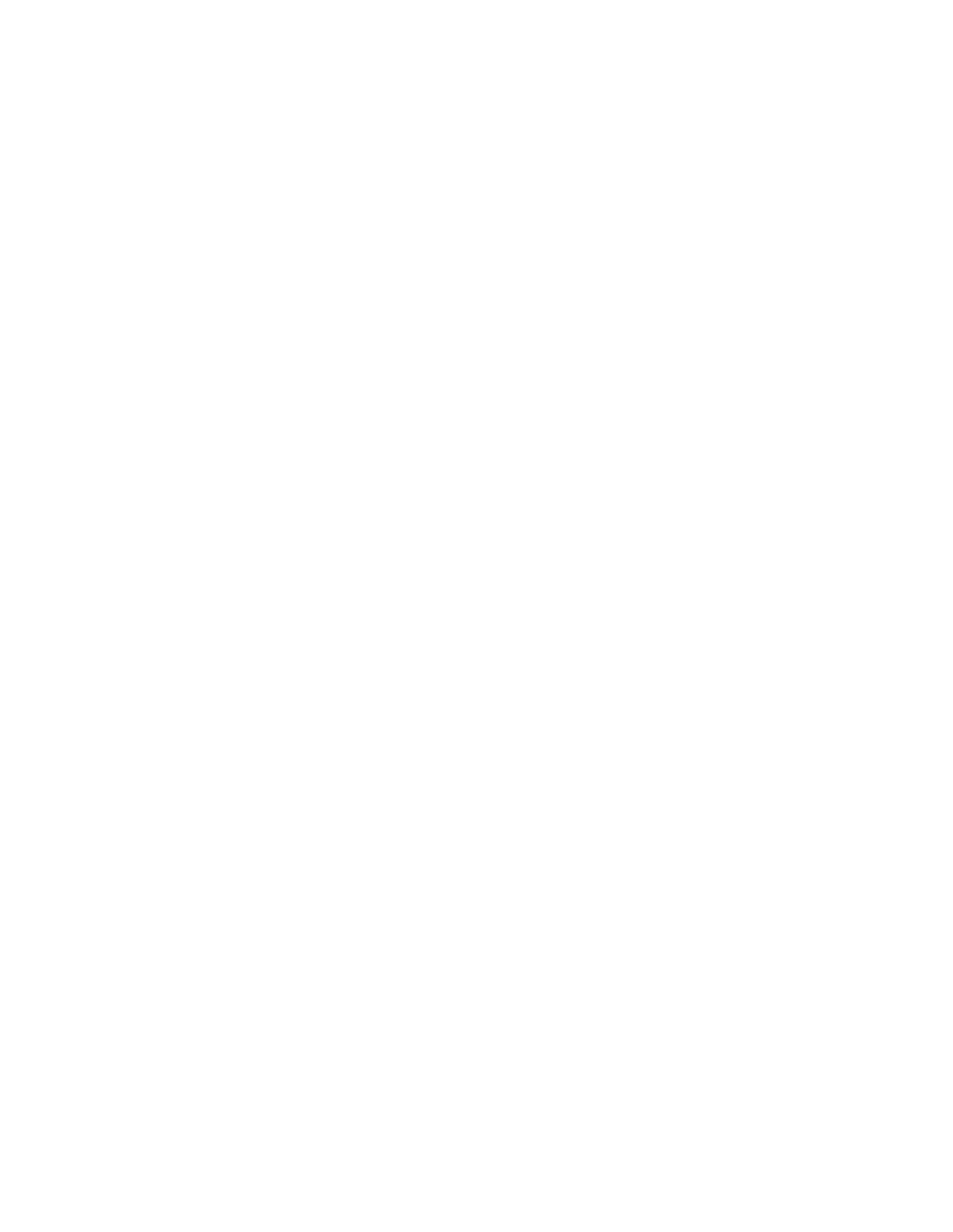# **Table of Contents**

| Introduction                        | Page 4  |
|-------------------------------------|---------|
| How to Work Through the Course      | Page 4  |
| <b>Calculating Your Final Grade</b> | Page 4  |
| How to Study This Course            | Page 5  |
| Daily Schedule                      | Page 7  |
| Assignments                         | Page 23 |
| Sample Lab Report                   | Page 26 |
| <b>Grade/Mark Sheet</b>             | Page 27 |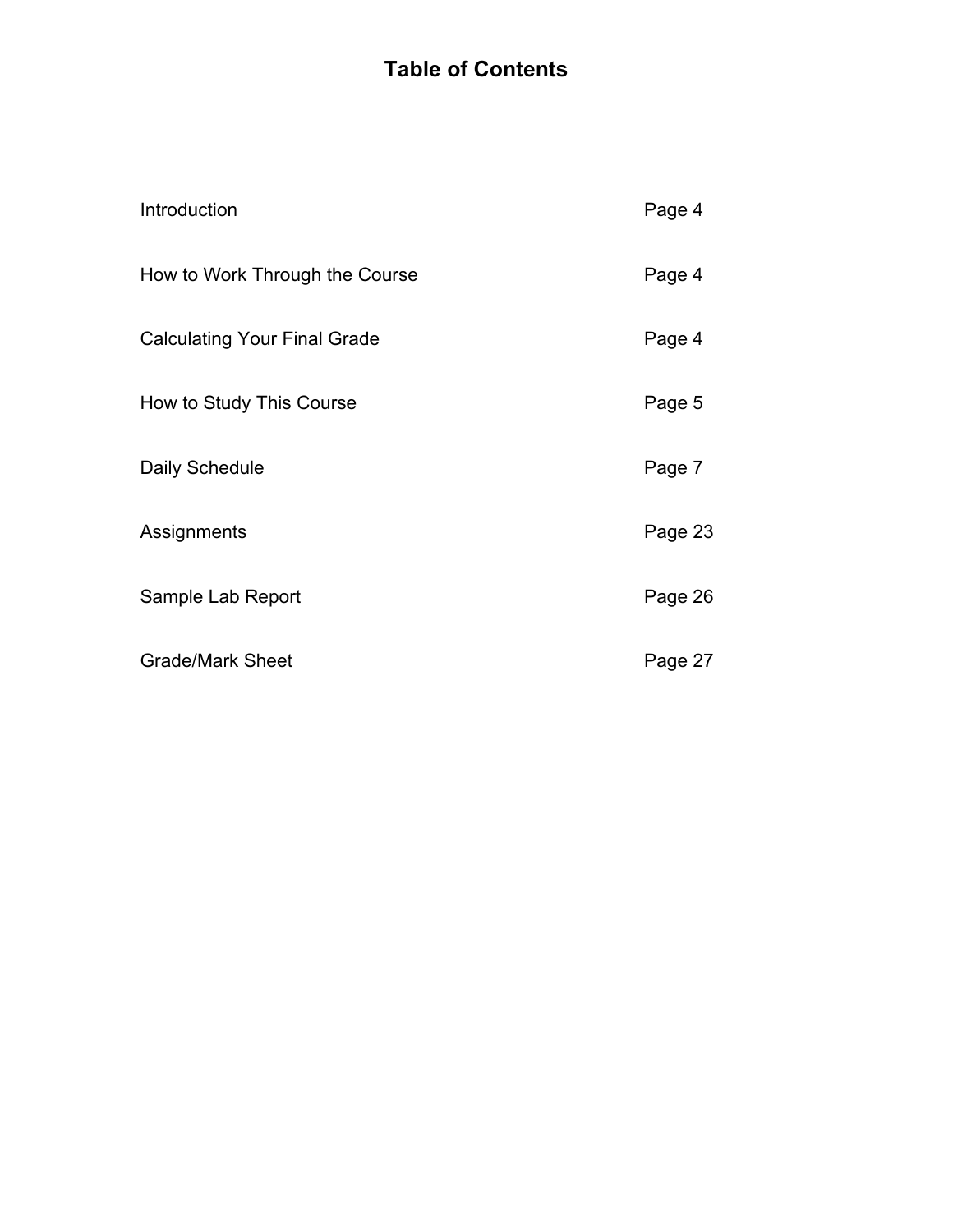# Course Outline **Introduction**

This course is a general introduction to Physical Science, the study of the nonliving physical natural world as created by God. The subjects of this course will cover matter and energy, heat, forces and motion, the earth and space, rocks, water and air, and weather. Generally, this course serves as an entry point into further studies in chemistry and physics. This course will present many new words and definitions, but also key concepts and ideas about current issues and the limitations of science. The variety of assignments and tests will focus on memory of factual information as well as understanding of concepts, practical experiments, research, and writing. The goal of this course is to introduce the student to the language and systematic study of the physical world as well as to instill an appreciation and wonder of God's creation.

## **How to Work Through The Course**

This course has been divided into a **140 day schedule**. This will allow the student to follow a **four-day school week** and still complete the course in a normal academic year. The **fifth day** of each week can used to **catch up on assignments**, do **extra reading**, or simply **take the day off** from the course. If, however, a five-day school week is more desirable, the student is encouraged to pursue this course and will be rewarded by early completion of the material. Care has been taken to provide specific instructions for each day's work. Therefore, **all work is to be completed in the order presented in the daily schedule**.

The guide provides a suggested day-by-day sequence of lessons that will pace you through the reading material, experiments, assignments, and tests. This course uses the textbook *Exploring Creation with Physical Science* by Jay Wile, but the textbook is not itself the course, but only the main reading source you will use as you study the science. This course guide offers important suggestions over the next few pages on **how to study this course** as well as comments and tips throughout the 140 day plan. The beginning of the textbook also describes how the textbook should be used during study.

## **Calculating Your Final Grade**

During this Physical Science course, you will complete 10 assignments and 6 tests. Every module (chapter) of the course has either an assignment or a test to send for marking. **Please note that Tree of Life doesn't use the test package that comes with your textbook.** Your final mark in the course will be based on the following percentages:

| 10 Assignments | 50% |
|----------------|-----|
| 6 Tests        | 50% |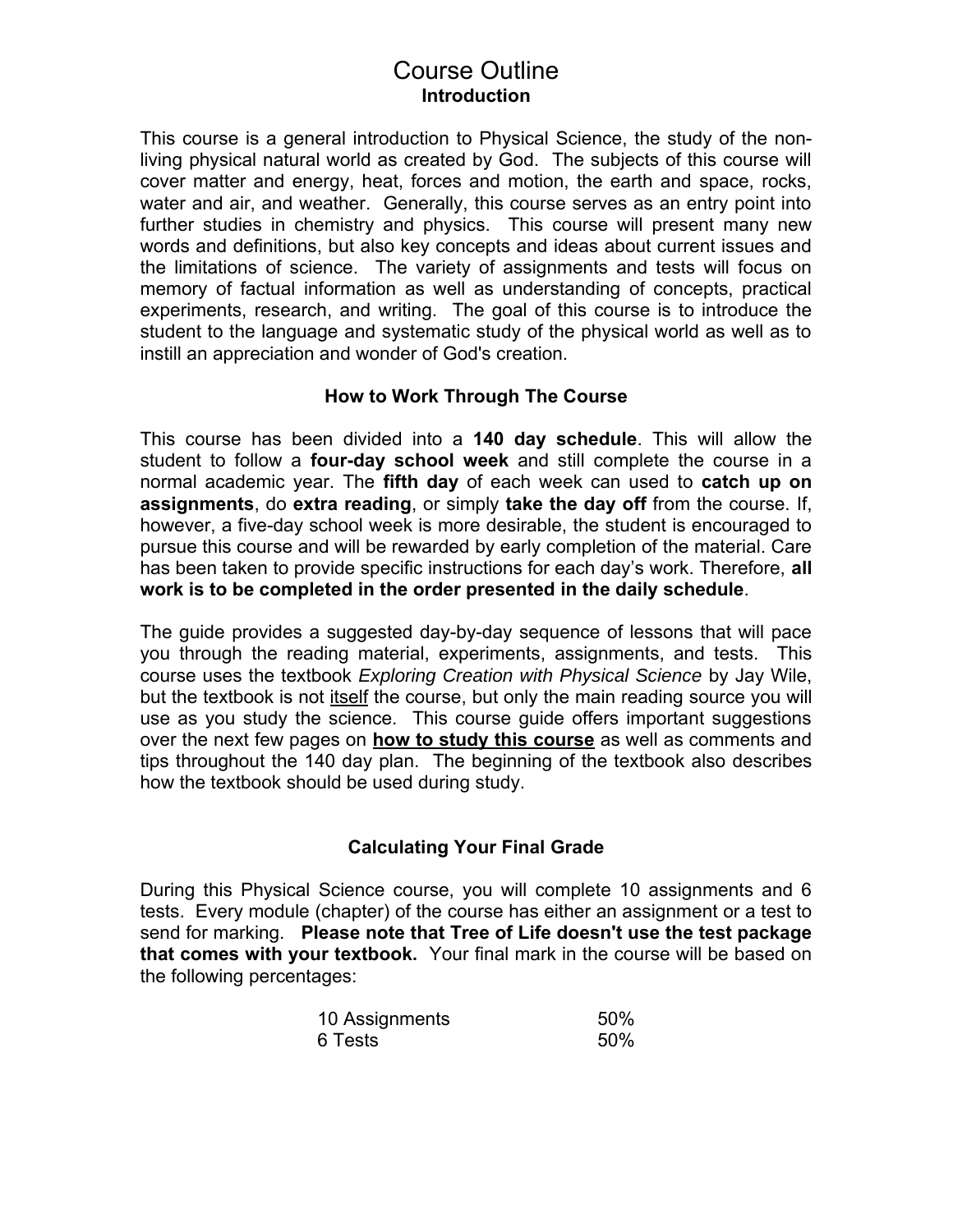#### Reading and Note-Taking

The backbone of the course is the textbook, which poses questions and provides scientific information and discussion in a very understandable and conversational tone. However, simply reading the textbook will yield little learning if there is no critical interaction with the material. One does not read science as one read novels. Some people can read novels very quickly. But for science, you must slow down and sometimes read every word in the sentence to understand the concept. You might need to look back and forth five times between a diagram and a paragraph you are reading in order to "connect the dots". This type of careful reading is necessary for learning science.

One very important learning method you should employ for this and following science courses is **note-taking** or **reading notes**. When reading a section of the textbook, you should always have at your side a notebook used for recording important terminology, definitions, explanations, facts, diagrams, and illustrations. The best time to write down notes is the moment your mind is on them. The purpose of reading notes is threefold. First, the act of note-taking forces you to think about what are the most important things in what is being said – that's what to write down. Second, good notes give you a quick reference to the most important information from the textbook. You can find the main points more easily when studying for the test. Thirdly, as in the case of copying diagrams, note-taking causes you to look carefully and think harder about what you are looking at. If you take good notes while reading, you might accumulate 2-3 pages per module (not including your answers to practise questions).

#### How to use this Study Guide

This study guide is intended to provide a sequence of learning steps to pace you through the course. Each day gives a suggested number of pages for reading, practise questions, experiments, and tips. Some days will require more time and work; in this case, take an extra day if you need. If you are able to move faster, that's fine too. However, good study habits are still important to develop, so following every lesson step is recommended. A good memory for terminology and concepts in science only goes so far, and a failure to develop study methods will eventually make learning harder or less enjoyable.

#### *A few other tips and notes…*

- You should always check the answers to the practise questions ("On Your Own" questions); the answers are at the end of the module. Don't "peek" if you aren't sure of an answer; give your honest effort first, then check afterwards.
- It is a good idea to review the materials required for different experiments *before* the day of the lab. That way, you can be prepared. It is very important to pre-read the entire procedure for the experiment before you start.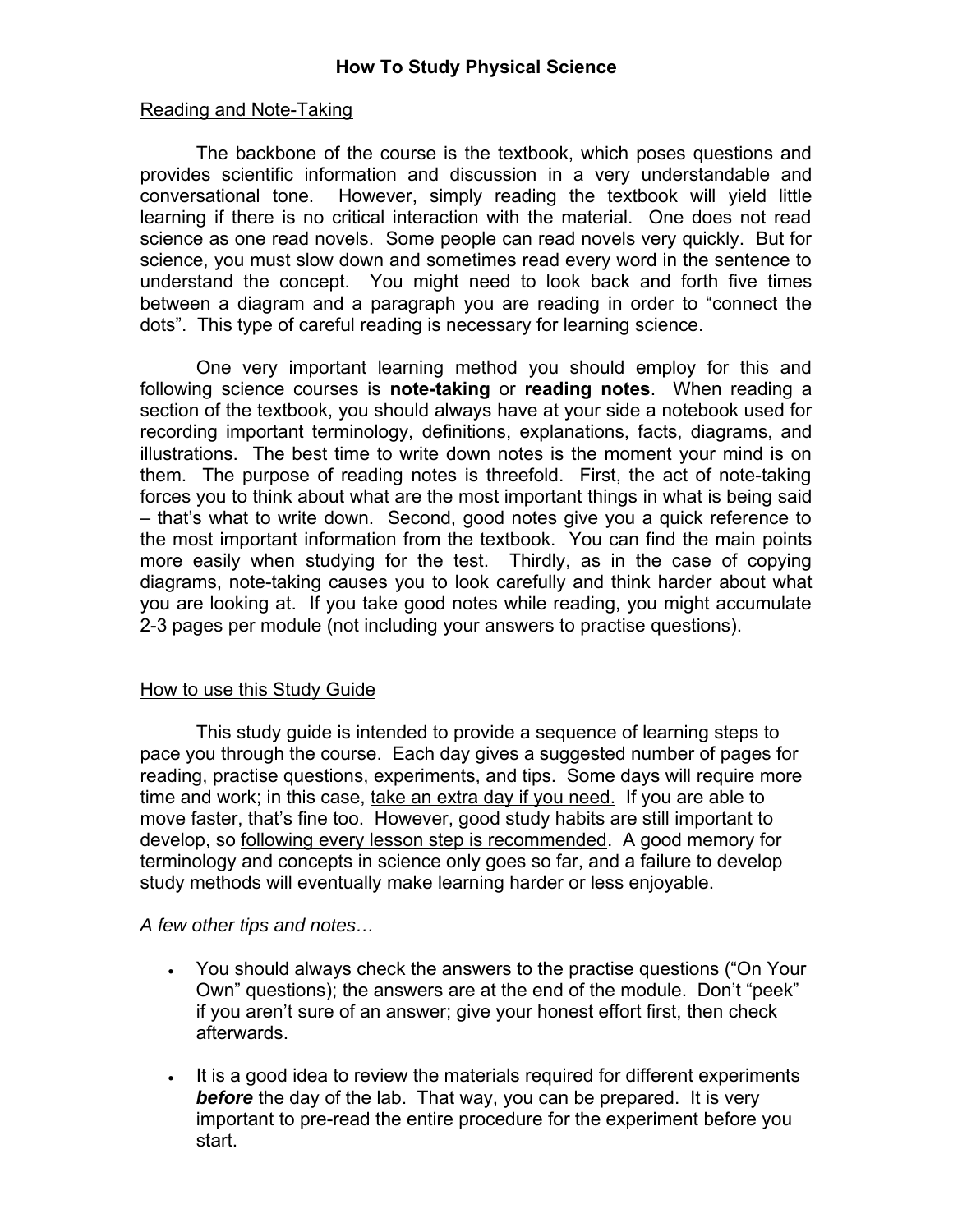#### Why do experiments?

The experiments in this course are very important to do for several reasons. First, many experiments can help turn abstract scientific concepts into observable events and memorable pictures in your mind that help develop understanding. Another reason for the experiments is that they are fun and sometimes entertaining! They give variety to the course. Thirdly, experiments are an important activity of working scientists who make hypotheses about their observations in nature, and then set out to test their predictions within controlled conditions. Although you must learn the foundations of science before practicing like real scientists, the kind of experiments in this course emulate the same thinking processes in natural science.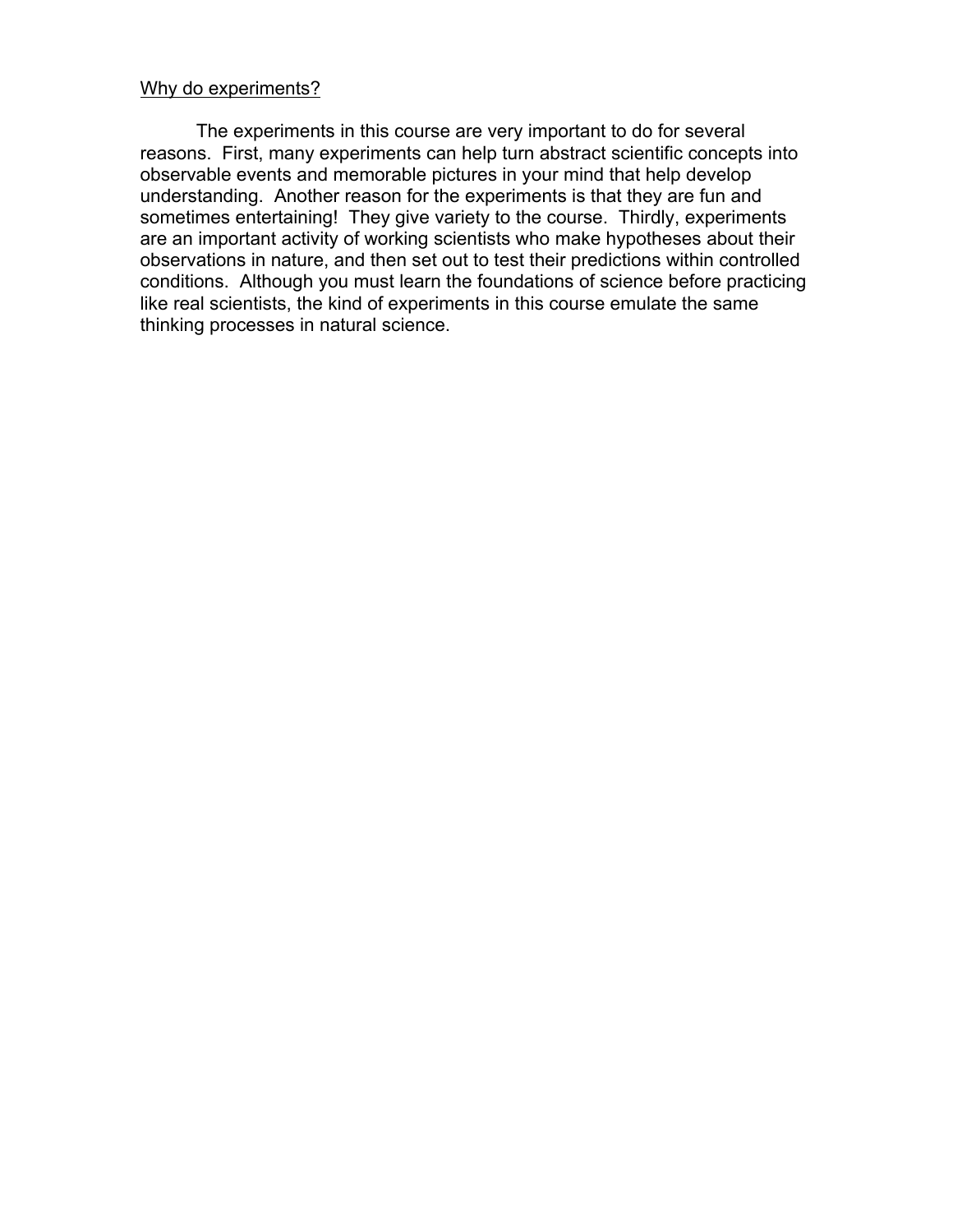#### **Module 1 - The Basics**

*This chapter introduces the course and focuses on scientific measurement. You will practise important mathematical skills involving metric units, conversions, and simple calculations used in science. Such skills will also be applied in later parts of this course. Your first assignment is based on these numerical skills*

**Key terms: atom, molecule, element, compound, mass, volume, concentration.**

Day 1 - Read pages 1-3. Carefully read and follow the instructions for **Experiment 1.1**. Record your observations in a notebook. You might want to make a quick diagram showing what you saw.

Day 2 - Write 1-2 sentences in your notebook explaining what you think Experiment 1.1 tells us about Atoms and Molecules. Read pages 3-7. Make sure you understand the difference between atoms and molecules, as well as examples of each. **Complete questions 1.1 and 1.2** (page 6) in your notebook.

Day 3 - You will see that numbers are very important in science because they allow us to accurately compare and make conclusions about things in nature. Read pages 7-11. Copy Tables 1.1 and 1.2 into your notebook, as well as any other important information about scientific measurement. Practise: Study Guide questions 1-6 (end of module).

Day 4 - Read pages 11-14. Follow the example calculations very carefully and make sure you understand every step. You should copy them into your notebook. **Answer questions 1.3, 1.4, and 1.5** in your notebook. Make sure you show all units and cancel (cross out) units as you go. Check answers at the end of module.

Day 5 - Read pages 14-17. Copy Table 1.3 into your notebook. **Answer questions 1.6, 1.7, and 1.8** in your notebook. Again, make sure you show each calculation completely. Check answers at the end of module. Experiment 1.2 is optional.

Day 6 - Complete **Experiment 1.3** on Concentration. Record your detailed observations in your notebook. Illustrations would be helpful. Practise: Study Guide questions 7-11. **Start Assignment 1.**

Day 7 - Write 1-2 sentences in your notebook explaining what you think Experiment 1.3 tells us about concentration. How does the concentration of vinegar affect the nature of the chemical reaction? Read pages 18-20. **Answer questions 1.9 and 1.10** in your notebook. Check answers at the end of the module.

Day 8 - Practise: Study Guide questions 12-14. **Complete Assignment 1** and submit it by mail or email. See the Student Handbook for instructions on submitting assignments.